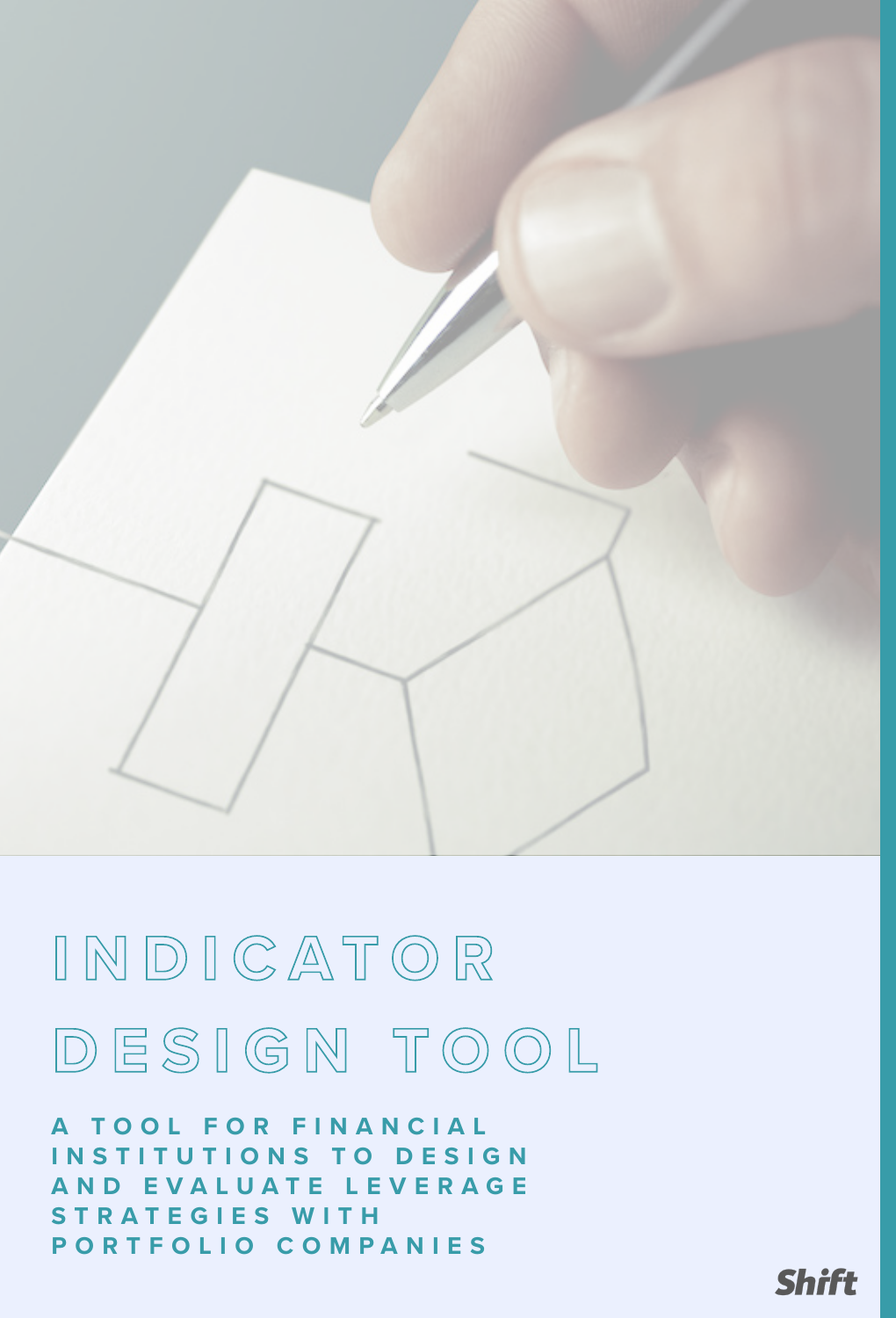### **E CHALLENGE**

#### THE RESPONSIBILITY OF INVESTORS AND LENDERS TO RESPECT RIGHTS EXTENDS BEYOND THEIR OWN OPERATIONS TO INCORPORATE THEIR VALUE CHAIN, INCLUDING THE ACTIVITIES **OF PORTFOLIO COMPANIES.**

Investors and lenders have a responsibility to anticipate and address risks to human rights connected to the activities of their portfolio companies. This typically involves building and using "leverage" to seek to alter the practices and behaviors of investees and clients: for example, by setting expectations in legal agreements, providing capacity building, promoting international standards, working with peer institutions to increase influence, and even adjusting the costs of capital.

Failing to build and use leverage, and to demonstrate the effectiveness of doing so, regularly leads to negative reputational and financial consequences for financial institutions. The challenge is that integrating leverage into investment and lending processes is tricky. In general, providers of capital struggle to:

- Go beyond engagement strategies that focus on high-level policies and processes, to employ approaches that can secure improved business practices and outcomes.
- Engage with the root causes of human rights risks in specific industries and geographies, for which the necessary knowledge is rarely found inside banks and investor organizations.
- Measure whether efforts to use leverage are leading to the desired impact in company practices and outcomes for workers, communities, and consumers and a reduction in related business risk.
- $\odot$  Establish real internal accountability for achieving better "S" performance of specific companies and across a portfolio of companies.

The latter point is key – especially (though not exclusively) for development finance institutions, as the pursuit and use of leverage to improve outcomes for people is what justifies the institution's engagement with risk in transactions, including through operation in higher risk contexts. Thus, in addition to identifying how likely it is that the change they are discussing with investees/clients will lead to better outcomes for people, investors/lenders also need to track the role their leverage played (or may have played) in changing portfolio company behavior. We know that leverage often takes time and requires a continuous improvement mindset. At the same time, leverage can never be a "blank check" for moving forward with high-risk transactions/investments. Investors and lenders need better tools to institutionalize processes for holding themselves accountable for positive change.

### **A TOOL FOR NEW THINKING AND NEW WAYS OF WORKING**

The Indicator Design Tool provides financial institutions with a structured way to design and measure their efforts to use leverage with portfolio companies. At the core of the tool is an approach known as Theory of Change thinking: a well-established practice for designing, monitoring and evaluating interventions, adapted from the fields of international development and public policy.

### **USING THIS APPROACH, FINANCIAL INSTITUTIONS CAN BETTER:**

- Articulate leverage strategies that follow a logical process from their own activities through to enhanced know-how and systems at the portfolio company level and onwards to better business practices, social impacts, and business outcomes.
- Stress-test and refine their leverage strategies by identifying risks or dependencies underpinning those strategies, including through engagement with expert and stakeholder inputs.
- Design targets and indicators that can help them improve their own efforts to advance business practices and outcomes, as well as those of portfolio companies,
- Report internally and externally about progress and challenges in addressing social risks in ways that are informed by data about outcomes not just changes in policies and processes.

**WATCH <u>THE VIDEO</u><br>TO LEARN MORE** 



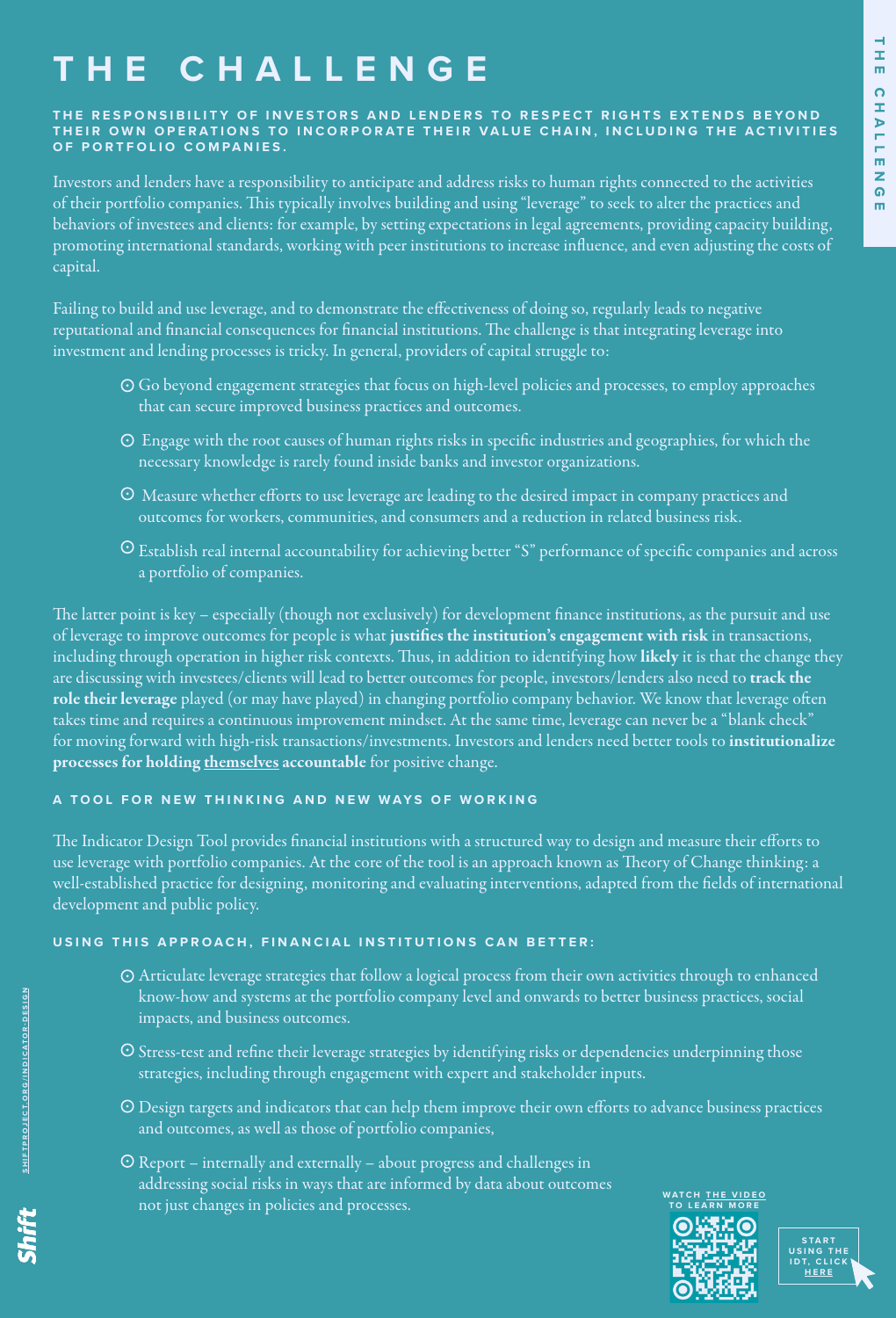## **THE TOOL**

The full [Indicator Design Tool](https://shiftproject.org/resource/indicator-design/indicator-design-tool/) is structured into three parts, each with guidance to support users to apply the approach to their own context and objectives. Financial Institutions can follow all parts of the process or use only certain elements as needed.



Stakeholder engagement is a critical aspect of using this tool successfully. It can help financial institutions to spot and address blind spots in their own understanding.

Stakeholders can be internal (such as relationships managers, in-country teams and sustainability experts); credible subject-matter experts including from civil society as well as industry and multi-stakeholder initiatives; and legitimate representatives of workers, communities or consumers who are, or may be, impacted by a portfolio company's operations or value chain.





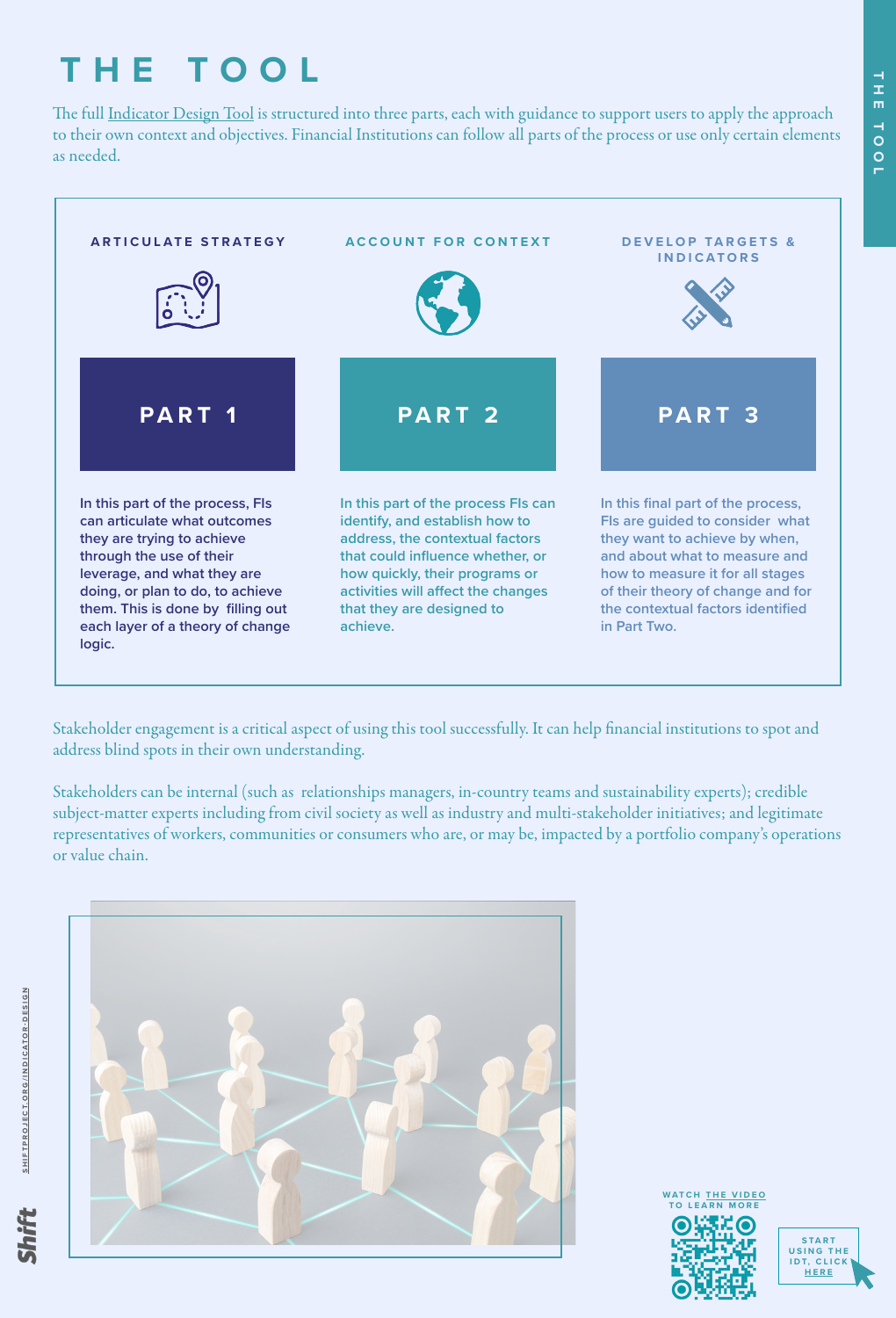### **USE CASES SUMMARY**

As part of the process to define and develop the indicators in this resource, we engaged extensively with investors and lenders to understand how they are using, or plan to use, the resource. These are outlined below:

| <b>USE CASE</b>                                                                                                                                                    | THE IDT CAN SUPPORT INVESTORS AND LENDERS IN                                                                                                                                                                                                                                                                                                                                                                                                                                                                                                                                                                            |
|--------------------------------------------------------------------------------------------------------------------------------------------------------------------|-------------------------------------------------------------------------------------------------------------------------------------------------------------------------------------------------------------------------------------------------------------------------------------------------------------------------------------------------------------------------------------------------------------------------------------------------------------------------------------------------------------------------------------------------------------------------------------------------------------------------|
| <b>SHAPING LEVERAGE</b><br><b>STRATEGIES WITH</b><br>REGARD TO INDIVIDUAL<br><b>COMPANIES, AN</b><br><b>INDUSTRY OR AT</b><br><b>COUNTRY LEVEL</b>                 | Following the process steps that make up the tool can aid FIs in<br>building robust strategies for leverage in various circumstances<br>including:<br>When devising initiatives targeted at specific human rights risks -<br>$\bullet$<br>such as forced labor - in a specific country.<br>To get at the root causes of major incidents when engaging with<br>$\bullet$<br>individual investees or clients<br>When seeking to engage a group of portfolio companies in the<br>$\bullet$<br>same industry, to define and advance practices that will lead to<br>demonstrable mitigation of risks to people and business. |
| <b>EVALUATING AND</b><br><b>INFORMING A</b><br>PORTFOLIO COMPANY'S<br><b>HUMAN RIGHTS RISK</b><br><b>MITIGATION PLA</b>                                            | The tool can help FIs seeking to critically engage companies on<br>responses like, "Don't worry we are publishing a policy and conducting<br>training!" or to surface risks that reduce the likelihood that a client's<br>plans to address a salient issue are effective. This may take the form of:<br>Evaluating whether mitigation strategies presented by portfolio<br>$\bullet$<br>companies are likely to meet stated objectives.<br>Supporting a portfolio company in shaping a robust and<br>$\bullet$<br>defendable strategy to address salient impacts.                                                       |
| DRIVING INTERNAL<br><b>BEHAVIORS THAT ARE</b><br><b>NEEDED FOR LEVERAGE</b><br><b>STRATEGIES TO</b><br><b>SUCCEED</b>                                              | The tool can support financial institutions in articulating the behaviors<br>that Relationship and Portfolio Managers need to stop, start, or<br>sustain when applying leverage with portfolio companies. These<br>behaviors might include referrals to the sustainability team and senior<br>management when dilemmas arise, or routinely raising challenging issues<br>during regular meetings with investees/clients.                                                                                                                                                                                                |
| <b>STRENGTHENING</b><br>INTERNAL ALIGNMENT<br>AND ACCOUNTABILITY<br><b>FOR THE</b><br><b>IMPLEMENTATION AND</b><br><b>IMPACT OF LEVERAGE</b><br><b>STRATEGIES.</b> | The tool's concepts and guidance can be used by financial institutions to:<br>Build a clear and jointly held view of the aims and logic of leverage<br>$\bullet$<br>strategies across relevant parts of the organization, such as senior<br>decision-makers, relationship managers, and sustainability teams.<br>Define targets and indicators for leverage strategies that can<br>$\bullet$<br>be used to enhance monitoring, evaluation, accountability and<br>learning around those strategies.                                                                                                                      |





Shift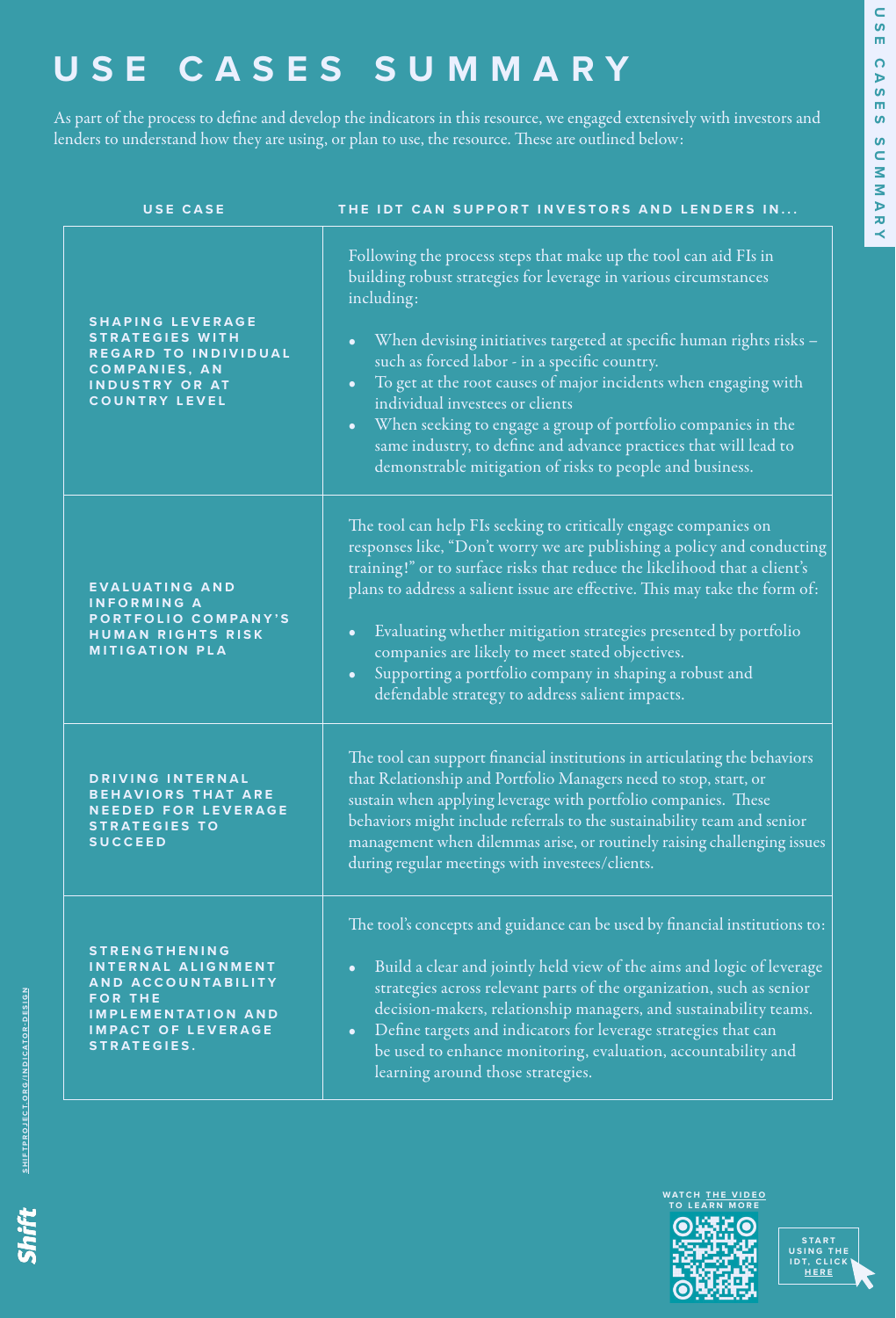### **CASES STUDIES**

#### **CASE STUDY: EXPORT CREDIT AGENCY**

The export credit agency (ECA) was looking to achieve a. better defined leverage strategies for salient impacts in their portfolio; and b. a methodology for holding itself accountable for efforts to influence others to address these impacts. Recognizing resource constraints in engaging in complex, detailed analysis across a large portfolio – the ECA harnessed the theory of change thinking that underpins the IDT to implement existing leverage and remedy commitments.

The ECA now uses a framework for systematically operationalizing its commitments, supported by engagement at all levels of the organization and a dedicated change management process. A central feature of this framework is a Leverage Strategy and Accountability Tool to be used by Environmental and Social Risk Management (ESRM), deal teams and decision makers. The tool consists of:

A Leverage **Strategy Worksheet** to be completed by ESRM Advisors in identifying and articulating effective leverage strategies or actions aimed at achieving better outcomes for people or the environment (i.e., *effectively* managing the E&S risk). The worksheet guides ESRM advisors through the following five questions:

- 1. The Risks: What is/are the risk $(s)$  to people or the environment we are seeking to manage?
- 2. Desired Outcome: What would effective management of the E&S risk ultimately look like?
- 3. Proposed Actions: What are the actions we are proposing to take (or asking our clients or third parties to take) to achieve that outcome?
- 4. Logic: What is the connection between the outcome(s) we seek and the actions we are proposing?
- 5. Assumptions: What are the assumptions that would have to be true for our action to lead to the desired outcome?

A Leverage **Accountability Worksheet** intended to support cross-functional conversations among deal teams (i.e., ESRM, relationship managers, underwriters, and others) to ensure effective implementation and monitoring of leverage strategies. The worksheet is organized into four discussion questions:

- 1. Resources: What resources will be required for us to implement this leverage strategy?
- 2. Monitoring / Review: When will we assess whether our approach is working?
- 3. Indicators / Benchmarks: How will we know whether our approach is succeeding?
- 4. Escalation: What are some of the possible further leverage actions EDC might take, if necessary?

#### **CASE STUDY: MAPPING CLIENT RELATIONSHIP MANAGER (CRM) BEHAVIORS**

As part of the early field-testing of the Indicator Design Tool, several banks used it to articulate the specific, dayto-day practices that they were seeking client relationship managers (CRMs) to adopt as part of applying ESG policies and processes. Behaviors mapped included:

- that CRMs routinely ask prospective clients about actions they are taking to address human rights impacts;
- contact internal ESG teams to ask for support where they have a concern about the robustness of a client's due diligence; and
- regularly meeting with other CRM colleagues to share progress and challenges in increasing the bank's leverage with clients.

Using the logic flow of the tool to define behaviors in turn creates a basis to measure the effectiveness of responsible lending business processes and issue-based or human rights capacity building. It opens the possibility of evaluating whether and in what circumstances the bank is making the necessary internal progress in meeting its own responsibility.